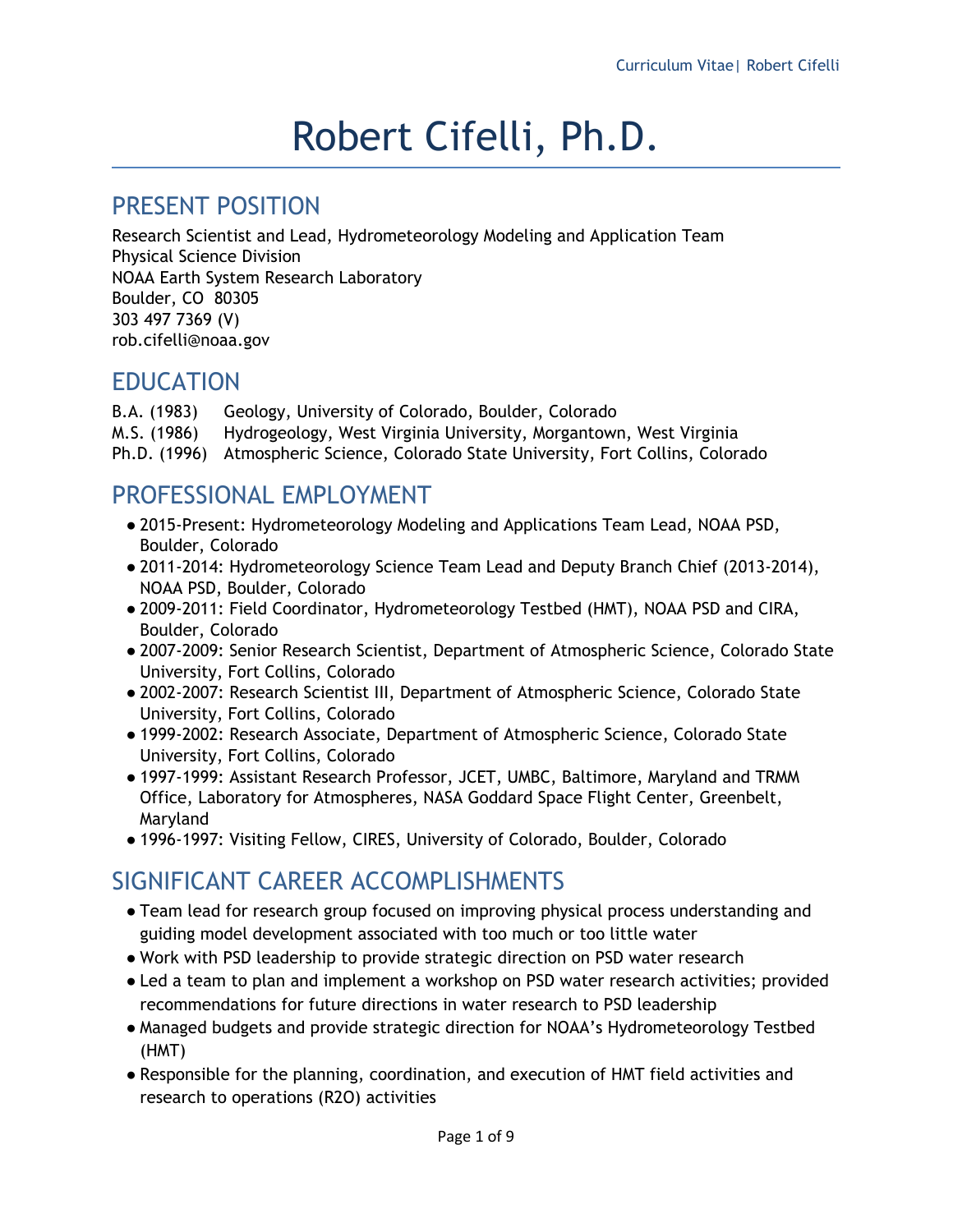- Lead scientist on numerous field campaigns around the world, including TOGA COARE (Solomon Islands, 1993), SCSMEX (South China Sea, 1998), TEFLUN-B (Melbourne, FL, 1998), TRMM-LBA (Rondonia, Brazil, 1999), KWAJEX (Marshall Islands, 1999), EPIC-2001 (East Pacific, 2001), CRYSTAL-FACE (Florida Everglades, 2002), NAME (Mazatlan, MX, 2004), NAMMA (Republic of Cape Verde, 2006), and C3VP (Ontario, Canada, 2007). Responsibilities during these campaigns included planning and logistics of instrument deployments (radar and ancillary instrumentation such as rain gauges, disdrometers, and sounding networks) as well as oversight of radar operations and analysis of data sets. For several campaigns, assisted in the development of flight tracks for aircraft sampling that were needed to complement the ground based sampling and satisfy the overall mission goals
- Extensive experience in the analysis of radar and other observational and modeling data sets to further understanding of storm dynamics (single and multiple Doppler retrievals) precipitation processes (interpretation of polarimetric observations) and improve/evaluate quantitative precipitation estimation algorithms
- PI or Co-PI on numerous grants
- Developed and taught an undergraduate course in climate change at University of Maryland Baltimore County and an undergraduate course in weather and climate at Colorado State University. Served as a graduate instructor at Colorado State University, developing material and teaching a potion of ATS-741 (radar meteorology).
- Published over 40 articles in peer-reviewed literature
- Member of the Interagency Climate Change and Water Working Group and NASA PMM Science Team; Co-chair of the NOAA GPM Advisory Panel on Precipitation Measurement from Space
- ●Co-led a team to expand the Community Collaborative Rain Hail and Snow (CoCoRaHS) network nationwide

## GRANTS AND CONTRACTS

- Profiler Observations in TRMM: Validation for Latent Heating and Precipitation Measurements. National Aeronautics and Space Administration, NRA-98-OES-02, \$255,120 (10/1/98 – 9/30/01), PI.
- Analysis of Data from TRMM/LBA for the Purpose of Validating TRMM Cloud Models. National Aeronautics and Space Administration, NRA-99-OES-03, \$591,104 (10/1/00 – 9/30/03), Co-I.
- Shipboard Radar Observations of Precipitating Convection in EPIC2001. National Science Foundation, \$515,870 (01/01/01-12/31/03), Co-PI.
- Polarimetric Radar Measurements of Tropical Convection in Support of CRYSTAL-FACE. National Aeronautical and Space Administration, \$55,547 (01/01/02-12/31/03), Co-PI.
- Improving Quantitative Precipitation Estimation Through Combined Use Of Dual Polarimetric Radar And A High Density Volunteer Precipitation Network", Cooperative Program for Operational Meteorology, Education, and Training (COMET) Cooperative Project, \$74,517 (06/01/02-05/31/04), P.I.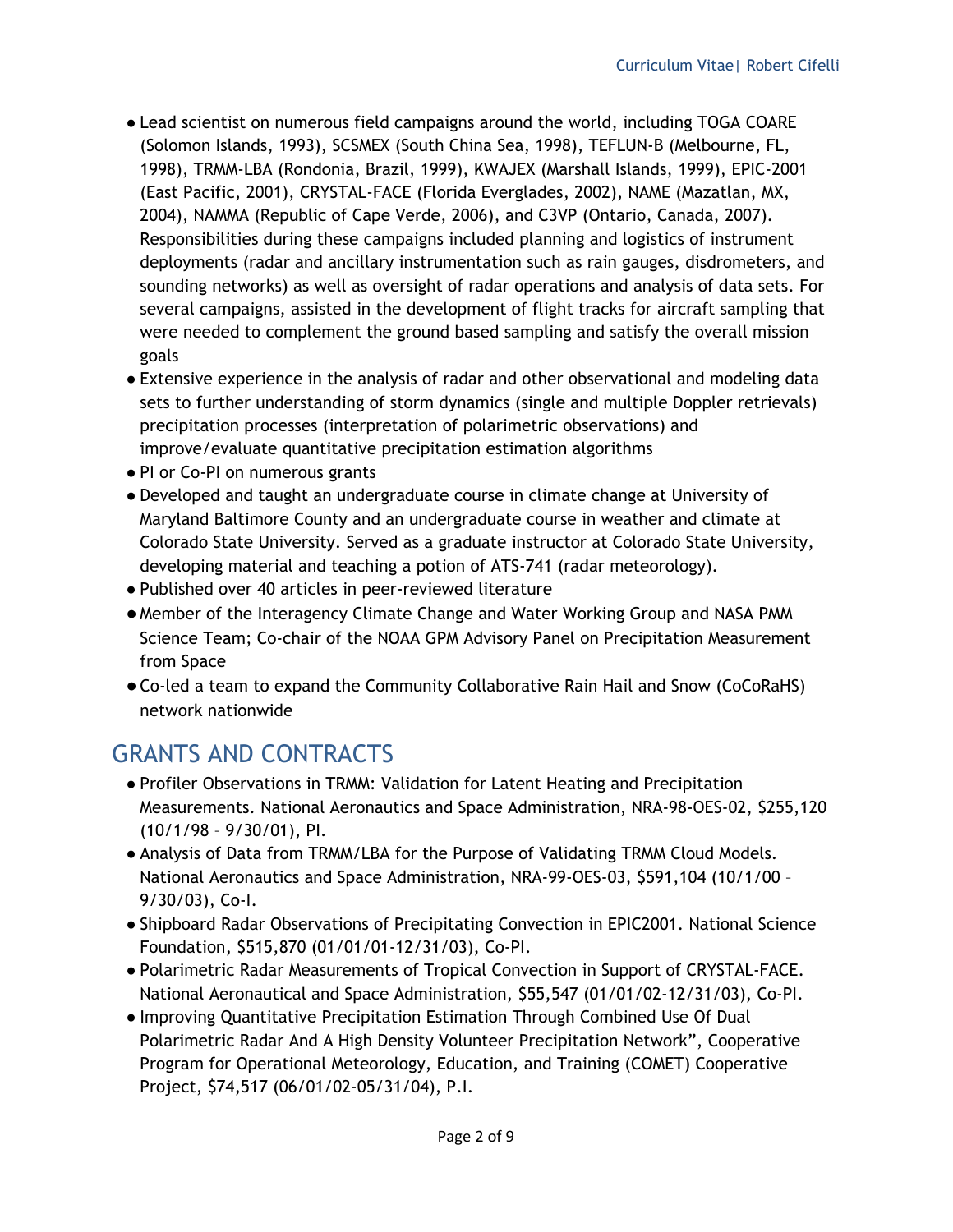- The Community Collaborative Rain and Hail Study Science Education Through Participation in Community-Based Research, National Science Foundation, \$897,341 (12/01/02-11/30/05), P.I.
- Physically-based Observational Studies for TRMM and Concept Development for GPM Validation, National Aeronautics and Space Administration, \$930,000, (07/01/03-06/30/06), Co-PI.
- Ship-Based Radar, Sounding, and Flux Observations in Support of NAME" National Oceanic and Atmospheric Administration, \$220,000, (04/01/04-03/31/07), Co-PI.
- S-POL Radar Studies in NAME, National Science Foundation, \$350,000, (02/01/04-01/31/07), Co-PI.
- Development and Application of EPIC Integrated Datasets for Atmospheric and Coupled Modeling, National Oceanic and Atmospheric Administration, \$109,255 (05/01/06-04/30/07), PI.
- Radar-based Studies of Convection, Easterly Waves and Developing Tropical Storms in NAMMA, National Aeronautics and Space Administration, \$388,828 (06/01/06-05/31/09), PI.
- CoCoRaHS: Enhancing Environmental Literacy Through Participation in Climate Monitoring and Research, National Oceanic and Atmospheric Administration \$585,000 (10/01/06-09/30/09), Co-PI.
- GPM Ground Validation Studies at Colorado State University, National Aeronautics and Space Administration, \$90,013 (12/01/07-10/30/08), Co-I.
- Studies of Convection in NAME, National Science Foundation, \$565,001 (11/1/07-10/31/10), Co-I.
- GPM Ground Validation Studies at Colorado State University, National Aeronautics and Space Administration, \$30,000 (5/30/), Co-I.
- Studies of Convection and Precipitation Physics Under PMM, National Aeronautics and Space Administration, \$500,000, (1/1/10-12/31/12), Co-I.

## PROFESSIONAL AFFILIATIONS, AWARDS

Member, American Meteorological Society, Water Resources Committee Member, American Geophysical Union Visiting Fellow Recipient, CIRES, University of Colorado, 1996 UCAR Education and Outreach Award Recipient, 2009 NOAA Administrators Award, 2017 (Russian River Habitat Blueprint)Department of Commerce Bronze Medal, 2017 (Award to PSD for El Nino Rapid Response Field Campaign)

### PUBLICATIONS IN REVIEWED LITERATURE

Bytheway, J., M. Hughes, K. Mahoney, and R. Cifelli, 2019: A Multiscale evaluation of multisensor quantitative precipitation estimation in the Russian River Basin. *J. Hydromet*.**20**, 447-466, <https://doi.org/10.1175/JHM-D-18-0142.1>.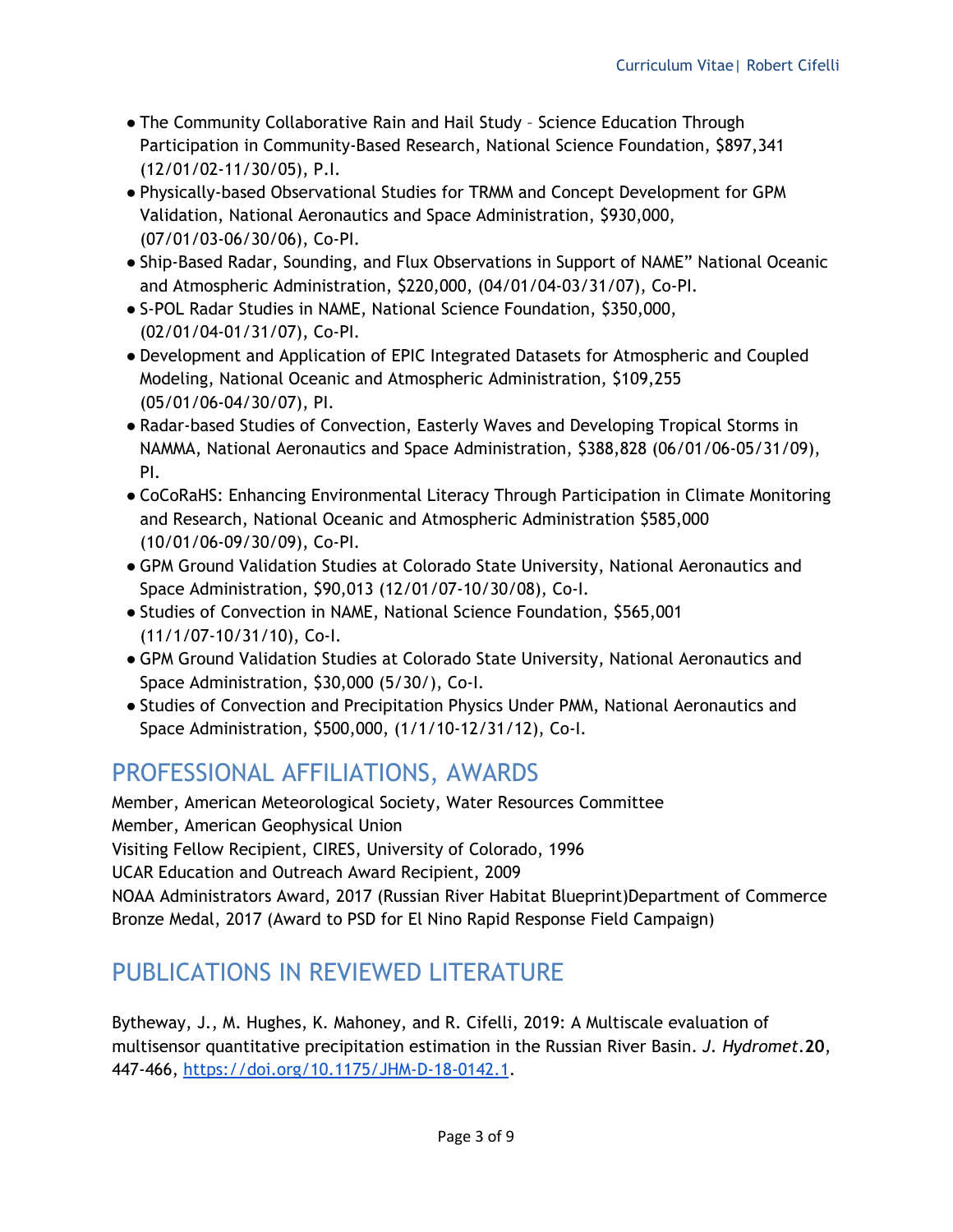Vano, J.A., M.D. Dettinger, R. Cifelli, D. Curtis, A. Dufour, K. Miller, J.R. Olsen, and Wilson, A.M., 2019: Hydroclimatic extremes as challenges for the water management community: Lessons from Oroville Dam and Hurricane Harvey. *Bull. Amer. Meteor. Soc*., Explaining Extreme Events of 2017 Special Supplement,**100**, S9-S14.

Kim, J., R. Cifelli, L.E. Johnson, and V. Chandrasekar, 2018: Derivation of Soil Moisture Recovery Relation Using SCS Curve Number Method, *J. Water,* **10,** 833, <https://doi.org/10.3390/w10070833>.

Dole, R., J. Spackman, M. Newman, G. Compo, C. Smith, L. Hartten, J. Barsugli, R. Webb, M. Hoerling, R. Cifelli, K. Wolter, C. Barnet, M. Gehne, R. Gelaro, G. Kiladis, S. Abbott, J. Albers, J. Brown, C. Cox, L. Darby, G. de Boer, B. DeLuisi, J. Dias, J. Dunion, J. Eischeid, C. Fairall, A. Gambacorta, B. Gorton, A. Hoell, J. Intrieri, D. Jackson, P. Johnston, E. Akish, R. Lataitis, K. Mahoney, K. McCaffrey, H. Alex McColl, M. Mueller, D. Murray, P. Neiman, W. Otto, O. Persson, X. Quan, I. Rangwala, A. Ray, D. Reynolds, E. Riley Dellaripa, K. Rosenlof, N. Sakaeda, P. Sardeshmukh, L. Slivinski, A. Solomon, L. Smith, D. Swales, S. Tulich, A. White, G. Wick, M. Winterkorn, D. Wolfe, and R. Zamora, 2018: Advancing Science and Services during the 2015-16 El Niño: The NOAA El Niño Rapid Response Field Campaign. *Bull. Amer. Meteor. Soc*. **99**, 975-1001,doi:10.1175/BAMS-D-16-0219.1.

He, Y.; Zhang, Y.; Kuligowski, R.; Cifelli, R.; Kitzmiller, D., 2018: Incorporating Satellite Precipitation Estimates into a Radar-Gauge Multi-Sensor Precipitation Estimation Algorithm. *Remote Sens.*, **10**, 106, doi: 10.3390/rs10010106.

Cifelli, R., V. Chandrasekar, H. Chen, and L.E. Johnson, 2018: High Resolution Radar Quantitative Precipitation Estimation in the San Francisco Bay Area: Rainfall Monitoring for the Urban Environment. *J. Meteor. Soc. Japan,* <https://doi.org/10.2151/jmsj.2018-016>.

Willie, D., H. Chen, V. Chandrasekar, R. Cifelli, C. Campbell, D. Reynolds, S. Matrosov, and Y. Zhang, 2017: Evaluation of Multisensor Quantitative Precipitation Estimation in the Russian River Basin. *J. Hydrologic Eng*., 10, [10.1061/\(ASCE\)HE.1943-5584.0001422](http://ascelibrary.org/doi/abs/10.1061/%28ASCE%29HE.1943-5584.0001422) , E5016002.

Zhang, Y., S. Reed., J. J. Gourley, B. Cosgrove, D. Kitzmiller, D.-J. Seo, and R. Cifelli, 2016: The Impacts of Climatological Adjustment of Quantitative Precipitation Estimates on the Accuracy of Flash Flood Detection. *J. Hydrol.*, 541, Part A, 387-400, [doi:10.1016/j.jhydrol.2015.12.017.](http://dx.doi.org/10.1016/j.jhydrol.2015.12.017)

Mahoney, K., D. L. Jackson, P. Neiman, M. Hughes, L. Darby, G. Wick, A. White, E. Sukovich, R. Cifelli, 2016: Understanding the role of atmospheric rivers in heavy precipitation in the Southeast US. *Mon. Wea. Rev*., **144**, 1617-1632, [doi:10.1175/MWR-D-15-0279.1](http://dx.doi.org/10.1175/MWR-D-15-0279.1)

Matrosov, S.Y., R. Cifelli, P. Neiman, and A.B. White, 2016: Radar Rain-Rate Estimators and their Variability due to Rainfall Type: An Assessment Based on South-East Hydrometeorology Testbed Data from the Southeastern United States. *J. Appl. Meteor. Climatol.*, **55**, 1345-1358[.doi:10.1175/JAMC-D-15-0284.1](http://dx.doi.org/10.1175/JAMC-D-15-0284.1)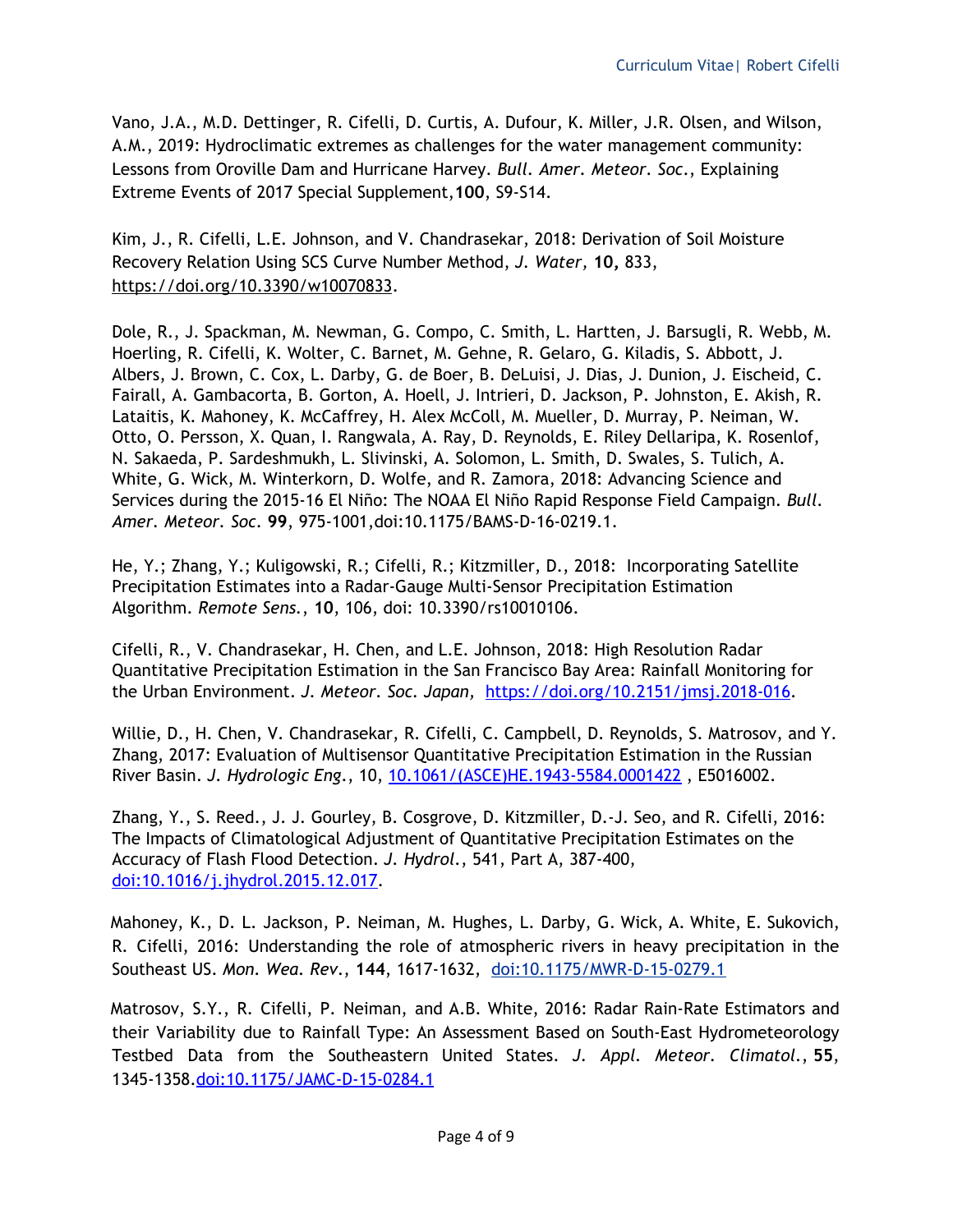White, A.B., K.M. Mahoney, R. Cifelli, and C. King, 2015: Wind Profilers to Aid with Monitoring and Forecasting of High Impact Weather in the Southeastern and Western U.S., *Bull. Amer. Meteor. Soc*., Dec 2015, 2039-2043, *<http://dx.doi.org/10.1175/BAMS-D-14-00170.1>*

Zhang, Y., S. Reed., J.J. Gourley, B. Cosgrove, D. Kitzmiller, D.-J. Seo, and R. Cifelli, 2015: The Impacts of Climatological Adjustment of Quantitative Precipitation Estimates on the Accuracy of Flash Flood Detection*. J. Hydrology*, <http://dx.doi.org/10.1016/j.jhydrol.2015.12.017>.

Hsu, C., L.E. Johnson, R.J. Zamora, T. Schneider, and R. Cifelli, 2015: Downscaling Advanced Microwave Scanning Radiometer (SMRS-E) Soil Moisture Retrievals Using a Multiple Time Scale Exponential Rainfall Adjustment Technique. *J. Geophys and Remote Sensing*, doi: 10.4172/2169-0049.1000139.

Zhang, Y., D. Kitzmiller, D.J. Seo, D-S Kim, and R. Cifelli: 2015: Creation of Multisensor Precipitation Products from WSI NOWrad Reflectivity Product. *J. Hydrologic, Eng.,* DOI: 10.1061/(ASCE)HE.1943-5584.0001216.

Moore, B.J., M.S.; K. Mahoney, E. Sukovich, R. Cifelli, T. Hamill, 2015: Climatology and Environmental Characteristics of Extreme Precipitation Events in the Southeastern United States. *Mon. Wea. Rev***., 143***,* 718-741*.*

- Ralph, F. M., M. Dettinger, A. White, D. Reynolds, D. Cayan, T. Schneider, R. Cifelli, K. Redmond, M. Anderson, F. Gherke, J. Jones, K. Mahoney, L. Johnson, S. Gutman, V. Chandrasekar, J. Lundquist, N. Molotch, L. Brekke, R. Pulwarty, J. Horel, L. Schick, A. Edman, P.Mote, J. Abatzoglou, R. Pierce, and G. Wick, 2013: A vision for future observations for Western U.S. extreme precipitation and flooding. *Journal of Contemporary Water Research and Education*, Universities Council on Water Resources, **153**, 16-32
- Lim, S., D-R. Lee, R. Cifelli, and S.H. Hwang, 2014: Quantitative Precipitation Estimation for an X-band Dual-Polarization Radar in the Complex Mountainous Terrain. *KSCE J. Civil Eng.*, **18,** 1548-1553.
- Matrosov, S.Y., P. C. Kennedy, and R. Cifelli, 2014: Experimentally-based Estimates of Relations Between X-band Radar Signal Attenuation Characteristics and Differential Phase in Rain. *J. of Atmos. Oceanic Technol., 31, 2442-2450.*
- Matrosov, S.Y., R. Cifelli, and D. Gochis, 2013: Measurements of Heavy Convective Rainfall in the Presence of Hail in Flood-Prone Areas Using an X-Band Polarimetric Radar. *J. Appl. Meteor. Climatol.*, **52**, 395–407.
- Lim, S., R. Cifelli, V. Chandrasekar, and S. Y. Matrosov, 2013: Precipitation Classification and Quantification Using X-Band Dual-Polarization Weather Radar: Application in the Hydrometeorology Testbed. *J. Atmos. Oceanic Technol.*, **30**, 2108–2120.
- White, A.B., M. L. Anderson, M. D. Dettinger, F. M. Ralph, A. Hinojosa, D. R. Cayan, R. K. Hartman, D. W. Reynolds, L. E. Johnson, T. L. Schneider, R. Cifelli, Z. Toth, S. I. Gutman, C. W. King, F. Gehrke, P. E. Johnston, C. Walls, D. Mann, D. J. Gottas, and T. Coleman,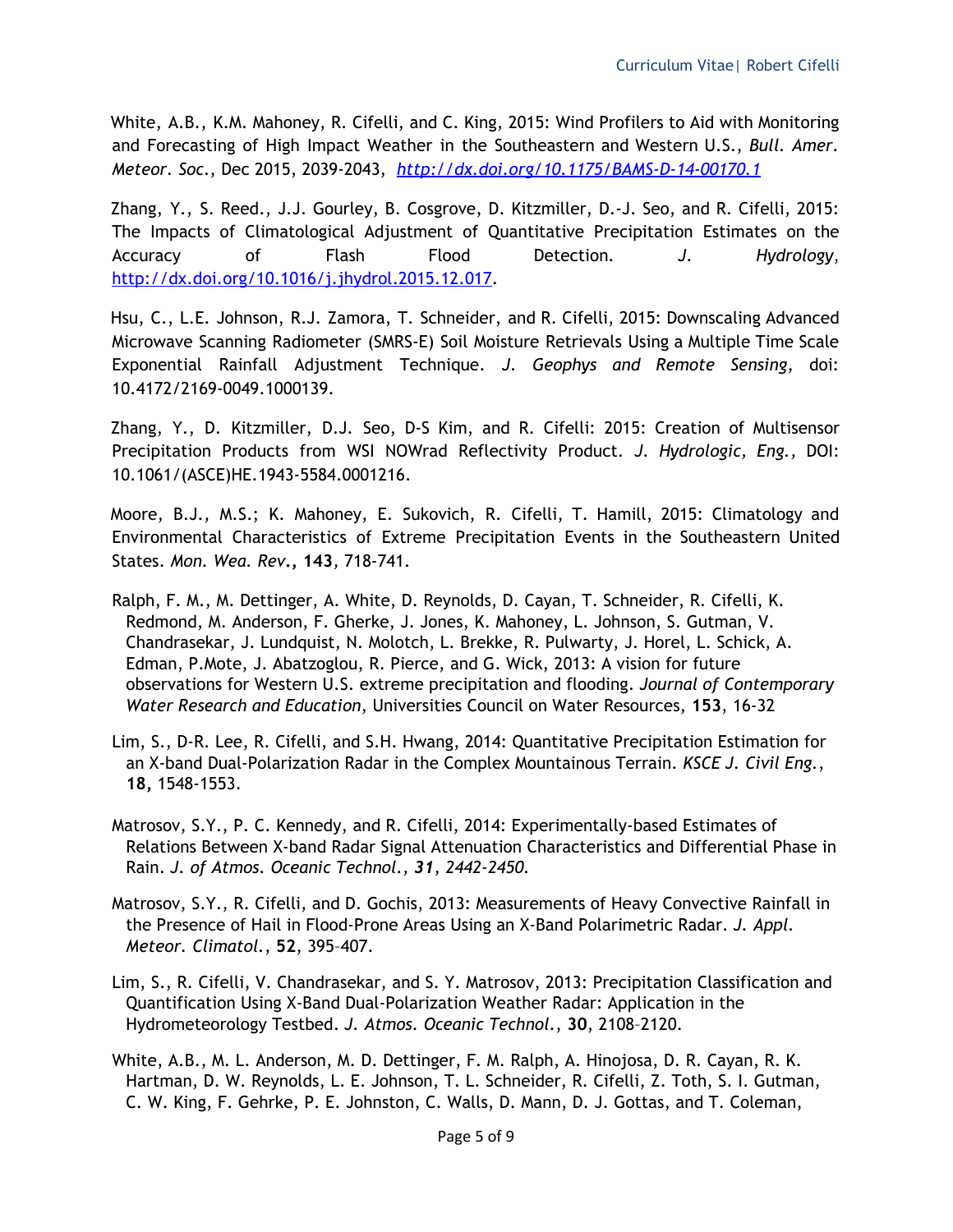2013: A Twenty-First-Century California Observing Network for Monitoring Extreme Weather Events. *J. Atmos. Oceanic Technol.*, **30**, 1585–1603.

- Chandrasekar, V., and R. Cifelli, 2012: Concepts and principles of rainfall estimation from radar: Multi-sensor environment and data fusion. *Indian J. Radio and Space Physics*, **41**, 389-402.
- Iguchi, T., T. Matsui, J. J. Shi, W.-K. Tao, A. P. Khain, A. Hou, R. Cifelli, A. Heymsfield, and A. Tokay, 2012: Numerical analysis using WRF-SBM for the cloud microphysical structures in the C3VP field campaign: Impacts of supercooled droplets and resultant riming on snow microphysics. *J. Geophys. Res*., **117**, D23206, doi:[10.1029/2012JD018101.](http://dx.doi.org/10.1029/2012JD018101)
- Cifelli, R., V. Chandrasekar, S. Lim, P.C. Kennedy, Y. Wang, and S.A. Rutledge, 2011: A new dual-polarization radar rainfall algorithm: Application in Colorado precipitation events*. J. Atmos. Oceanic. Technol*., **28**, 352-364.
- Guy, N., S. A. Rutledge, and R. Cifelli, 2011: Radar characteristics of continental, coastal, and maritime convection observed during AMMA/NAMMA. *Quart. J. Roy. Meteor. Soc.*, **137**, 1241-1256. DOI:10.1002/qj.839.
- Cifelli, R., and V. Chandrasekar, 2010: Dual polarization radar rainfall estimation. Rainfall: State of the Science, F.Y. Testik and M. Gebremichael, Eds., Amer. Geophys. Union, 105-125, 10.1029/2010GM001026.
- Lang, T., S. A. Rutledge, and R. Cifelli, 2010: Polarimetric radar observations in northwestern Mexico during the North American Monsoon Experiment. *J. Hydrometeor*., **11**, 1345-1357.
- Shi, J. J., W.-K. Tao, T. Matsui, R. Cifelli, A. Hou, S. Lang, A. Tokay, C. Peters-Lidard, G. Jackson, S. Rutledge, and W. Petersen, 2010: WRF simulations of the 20-22 January 2007 snow events over eastern Canada: Comparison with in-situ and satellite observations. *J. Appl. Meteor. and Climatology*, **49**, 2246-2266.
- Lerach, D. G., S. A. Rutledge, C. R. Williams, and R. Cifelli, 2010: Vertical structure of convective systems during NAME 2004. *Mon. Wea. Rev*., **138**, 1695-1714.
- Huang, G.-J., V.N. Bring, R. Cifelli, D. Hudak, and W.A. Petersen, 2010: A methodology to derive radar reflectivity-liquid equivalent snow rate relations using C-band radar and a 2D video disdrometer*. J. Atmos. Oceanic Technol*., **27**, 637-651.
- Cifelli, R., T. Lang, S. A. Rutledge, N. Guy, E. J. Zipser, J. Zawislak, and R. Holzworth, 2010: Characteristics of an African Easterly Wave observed during NAMMA. *J. Atmos. Sci.*, **67**, 3-25.
- Ziper, E.J., C. H. Twohy, S.-C. Tsay, K. L. Thornhill, S. Tanelli, R. Ross, T. N. Krishnamurti, Q. Ji, G. Jenkins, S. Ismail, N. C. Hsu, R. Hood, G. M. Heymsfield, A. Heymsfield, J. Halverson, H.M. Goodman, R. Ferrare, J. P. Dunion, M. Douglas, R. Cifelli, G. Chen, E. V. Browell, and B. Anderson, 2009: The Saharan Air Layer and the Fate of African Easterly Waves. NASA's AMMA 2006 Field Program to Study Tropical Cyclogenesis: NAMMA, *Bull. Amer. Meteor. Soc*., **90**, 1137-1156.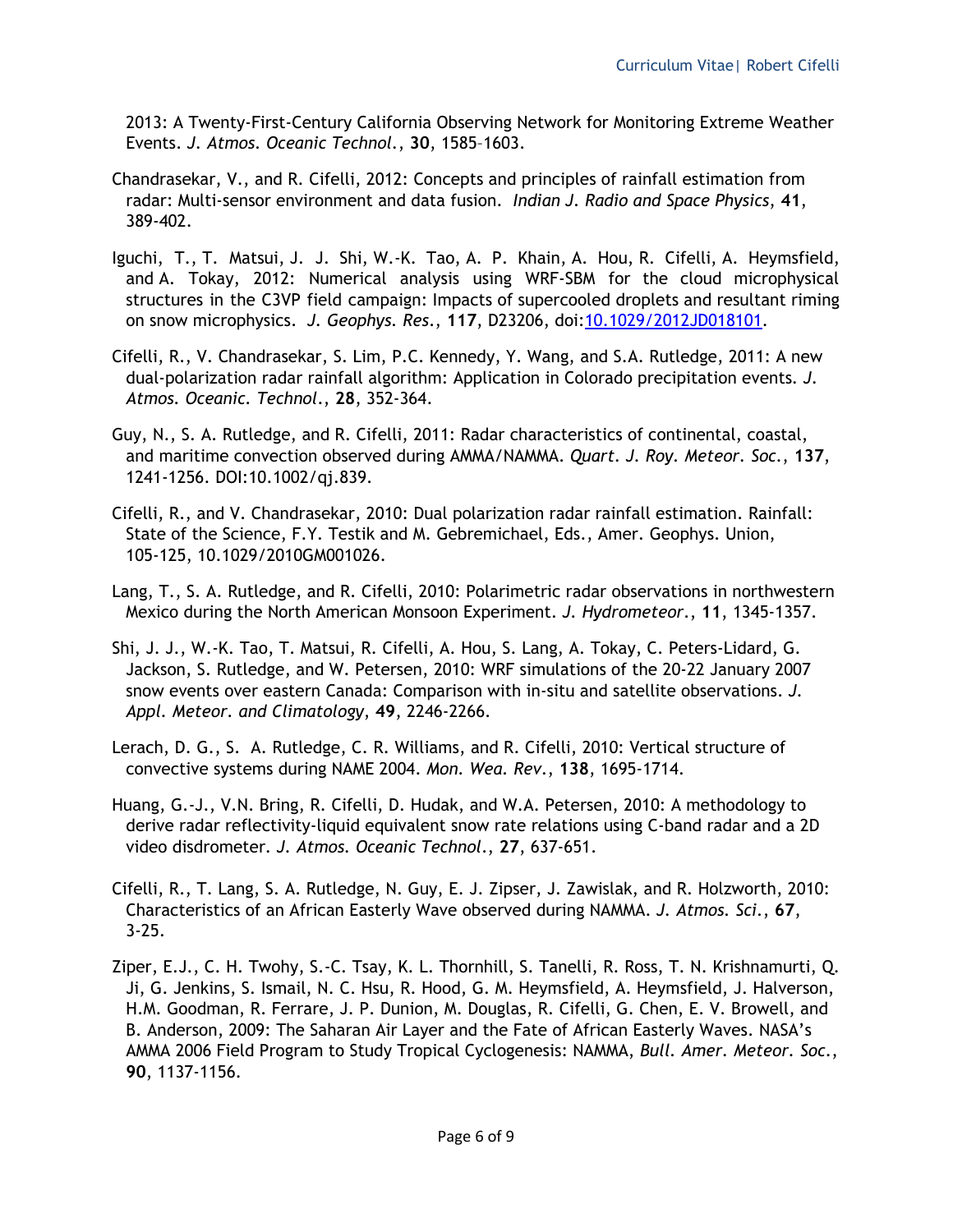- Cifelli, R., S.W. Nesbitt, S.A. Rutledge, W.A. Petersen, and S. Yuter, 2008: Diurnal characteristics of precipitation features over the east Pacific: A comparison of the EPIC and TEPPS regions. *J. Climate*, **21**, 4068-4086.
- Lang, T., D.A. Ahijevych, S.W. Nesbitt, R.E. Carbone, S.A. Rutledge, and R. Cifelli, 2007: Radar observed characteristics of precipitating systems during NAME 2004. *J. Climate*, **20**, 1713-1733.
- Lang, S., W.-K. Tao, R. Cifelli, W. Olson, J. Halverson, S. Rutledge, and J. Simpson, 2007: Improving simulations of convective systems from TRMM LBA: Easterly and westerly regimes. *J. Atmos. Sci.*, **64**, 1141-1164.
- Cifelli, R., S.W. Nesbitt, S.A. Rutledge, W.A. Petersen, and S. Yuter, 2007: Radar characteristics of precipitation features in the EPIC and TEPPS regions of the east Pacific. *Mon, Wea. Rev*., **135**, 1576-1595.
- Nesbitt, S.W., R. Cifelli, and S. A. Rutledge, 2006: Storm morphology and rainfall characteristics of TRMM precipitation features. *Mon. Wea. Rev*., **134**, 2702-2721.
- Matrosov. S.Y., R. Cifelli, P.C. Kennedy, S.W. Nesbitt, S.A. Rutledge, V.N. Bringi, and B.E. Martner, 2006: A comparative study of rainfall rate retrievals based on specific differential phase shift measurements and X- and S-band radar frequencies. *J. Atmos. Oceanic Technol*., **23**, 952-963.
- Higgins, W., D. Ahijevych, J. Amador, A. Barros, E.H. Berbery, E. Caetano, R. Carbone, P. Ciesielski, R. Cifelli, M.C. Vazquez, A. Douglas, M. Douglas, G. Emmanuel, C. Fairall, D. Gochis, D. Gutzler, T. Jackson, R. Johnson, C. King, T. Lang, M.I. Lee, D. Lettenmaier, R. Lobato, V. Magana, J. Meiten, K. Mo, S. Nesbitt, F.O. Torres, E. Pytlak, P. Rogers, S. Rutledge, J. Schemm, S. Schubert, A. White, C. Williams, A. Wood, R. Zamora, and C. Zhang. 2006: The NAME 2004 field campaign and modeling strategy. *Bull. Amer. Meteor. Soc*., **87**, 79-94.
- Cifelli, R., N. Doesken, P. Kennedy, L.D. Carey, S.A. Rutledge, T. Depue, and C. Gimmestad, 2005: The Community Collaborative Rain and Hail Study: An Informal Education Project Involving Scientists and Local Citizens. *Bull. Amer. Meteor. Soc*., **86**, 1069-1077.
- Raymond, D.J., S.K. Esbensen, C. Paulson, M. Gregg, C.S. Bretherton, W.A. Petersen, R. Cifelli, L.K. Shay, C. Ohlmann, and P. Zuidema, 2004: EPIC2001 and the Coupled Ocean-Atmosphere System of the Tropical East Pacific. *Bull. Amer. Meteor. Soc*., **85**, 1341-1354.
- Cifelli, R., L.D. Carey, W.A. Petersen, and S.A. Rutledge, 2004: An Ensemble Study of Wet Season Convection in the South West Amazon: Kinematics and Implications for Diabatic Heating. *J. Climate*, **17**, 4692-4707.
- Petersen, W. A., R. Cifelli, D. J. Boccippio, S. A. Rutledge, and C. Fairall, 2003: Convection and Easterly Wave structure observed in the eastern Pacific warm-pool duringEPIC-2001. *J. Atmos. Sci*, **60**, 1754-1773.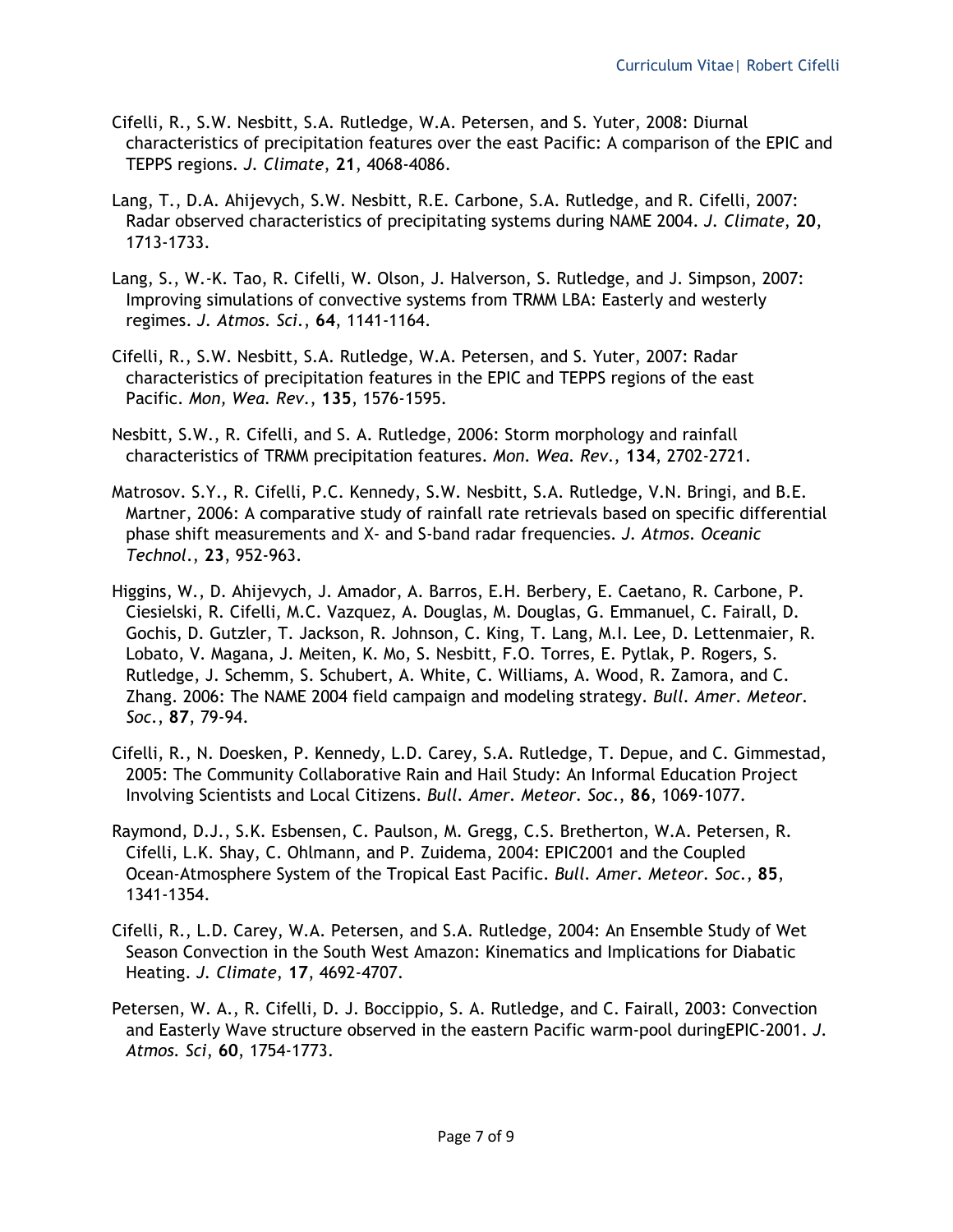- Stith, J.L., J.E. Dye, A. Bansemer, A.J. Heymsfield, C.A. Grainger, W.A. Petersen, and R. Cifelli, 2002: Microphysical observations of tropical clouds. *J. Appl. Meteor*., **41**, 97-117.
- Petersen, W.A., S.W. Nesbitt, R.J. Blakeslee, R. Cifelli, P. Hein, and S.A. Rutledge, 2002: TRMM observations of convective regimes in the Amazon. *J. Climate*, **15**, 1278-1294.
- Silva Dias, M.A.F., W. Petersen, P.L. Silva Dias, R. Cifelli, A.K. Betts. M. Longo, A.M. Gomes, G.F. Fisch, M.A. Lima, M.A. Antonio, and R.I. Albrecht, 2002: A case study of convective organization into precipitating lines in the southwest Amazon during the WETAMC and TRMM-LBA. *J. Geophys. Res*., **107**, 10.1029/2001JD000375.
- Cifelli, R., W.A. Petersen, L.D. Carey, S.A. Rutledge, and M.A.F. Silva Dias, 2002: Radar observations of the kinematic, microphysical, and precipitation characteristics of two MCSs in TRMM-LBA*. J. Geophys. Res*., **107**, 10.1029/2000JD0000264.
- Gage, K.S., C.R. Williams, P.E. Johnston, W.L. Ecklund, R. Cifelli, A. Tokay, and D.A. Carter, 2000: Doppler radar profilers as a calibration tool for scanning radars. *J. Appl Meteor*., **39**, 2209-2222.
- Williams, C.R., A. Kruger, K.S. Gage, A. Tokay, R. Cifelli, W.F. Krajewski, and C. Kummerow, 2000: Comparison of simultaneous rain drop size distributions estimated from two surface disdrometers and a UHF profiler. *Geophys. Res. Lett*., **27**, 1763-1766.
- Lau, K.M., Y.Ding, J.T. Wang, R. Johnson, T. Keenan, R. Cifelli, J. Gerlach, T. Rickenbach, S.C. Tsay, and P.H. Lin, 2000: A report of the field operations and early results of the South China Sea Monsoon Experiment (SCSMEX). *Bull. Amer. Meteor. Soc*., **81**, 1261-1270.
- Cifelli, R., C.R. Williams, D.K. Rajopadhyaya, S.K. Avery, K.S. Gage, and P.T. May, 2000: Drop size distribution characteristics in tropical Mesoscale Convective Systems. *J. Appl. Meteor*., **39**, 760-777.
- Rajopadhyaya, D.K., S.K. Avery, P.T. May, and R.C. Cifelli, 1999: Comparison of precipitation estimation using single- and dual-frequency wind profilers: Simulations and experimental results. *J. Atmos. Oceanic Technol*., **16**, 165-173.
- Petersen, W.A., R. Cifelli, S.A. Rutledge, B.S. Ferrier, and B.S. Smull, 1999: Shipborne dual-Doppler operations during TOGA COARE: Integrated observations of storm kinematics and electrification. *Bull. Amer. Meteor. Soc*., **80**, 81-97.
- Rajopadhyaya, D.K., P.T. May, R. Cifelli, S.K. Avery, C.R. Williams, W.L. Ecklund, and K.S. Gage, 1998: The effect of vertical air motions on rain rates and median volume diameter determined from combined UHF and VHF wind profiler measurements and comparisons with rain gauge measurements. *J. Atmos. Oceanic Technol*.,**15**, 1306-1319.
- Cifelli, R. and S.A. Rutledge, 1998: Vertical motion, diabatic heating, and rainfall characteristics in N. Australia convective systems. *Quart. J. Roy. Meteor. Soc*., **124**, 1133-1162.
- Cifelli, R., S.A. Rutledge, D.J. Boccippio, and T. Matejka, 1996: Horizontal divergence and vertical velocity retrievals from Doppler radar and wind profiler observations in tropical convection. *J. Atmos. Oceanic Technol*.,**13**, 948-966.